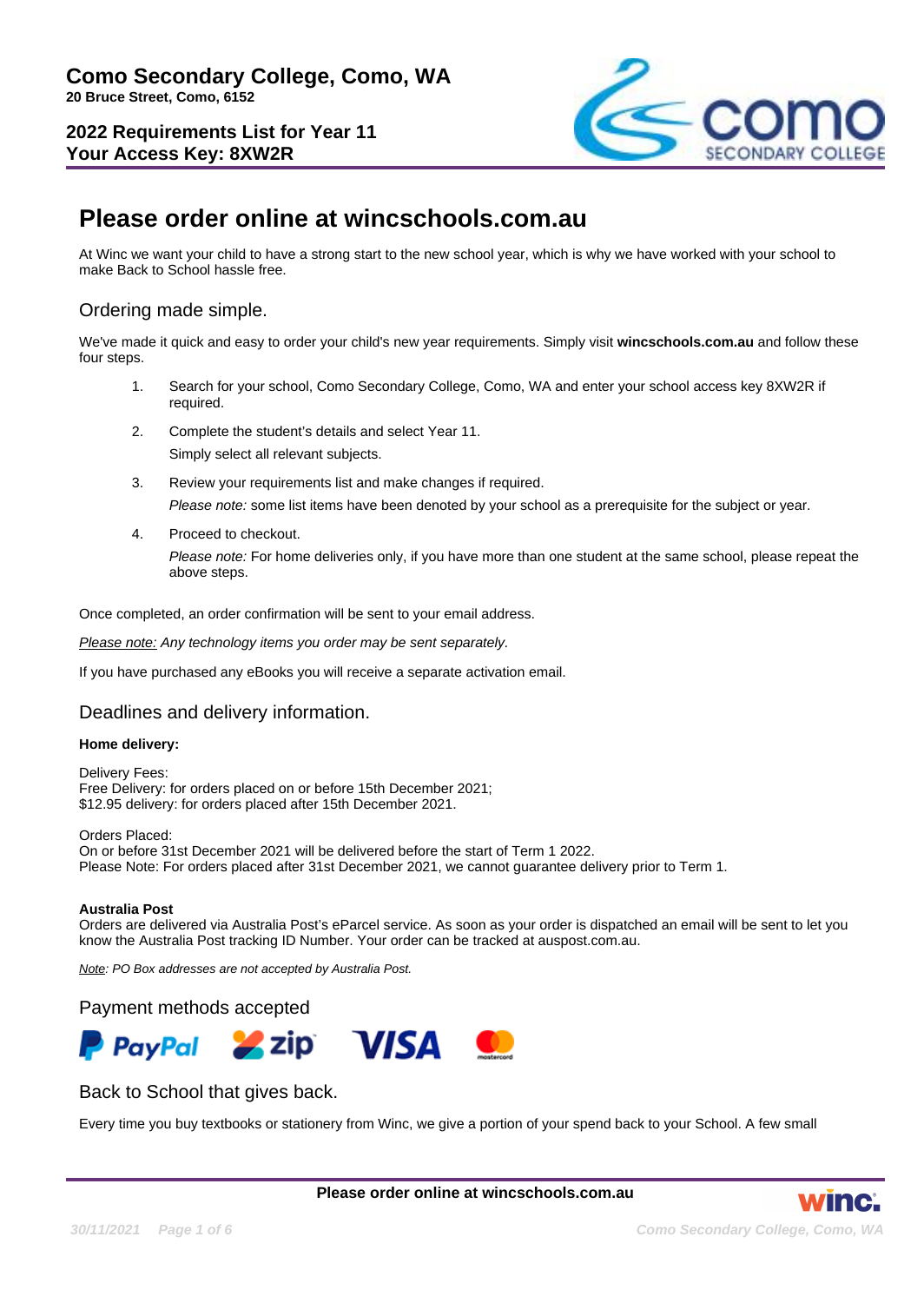### **2022 Requirements List for Year 11 Your Access Key: 8XW2R**



exclusions apply, which you can find out about at wincschools.com.au/givesback

#### Have a question?

For assistance with your order, returns and refunds and delivery information, or for a general enquiry, please visit **wincschools.com.au/helpcentre**

To view our full terms and conditions, please visit wincschools.com.au/termsandconditions.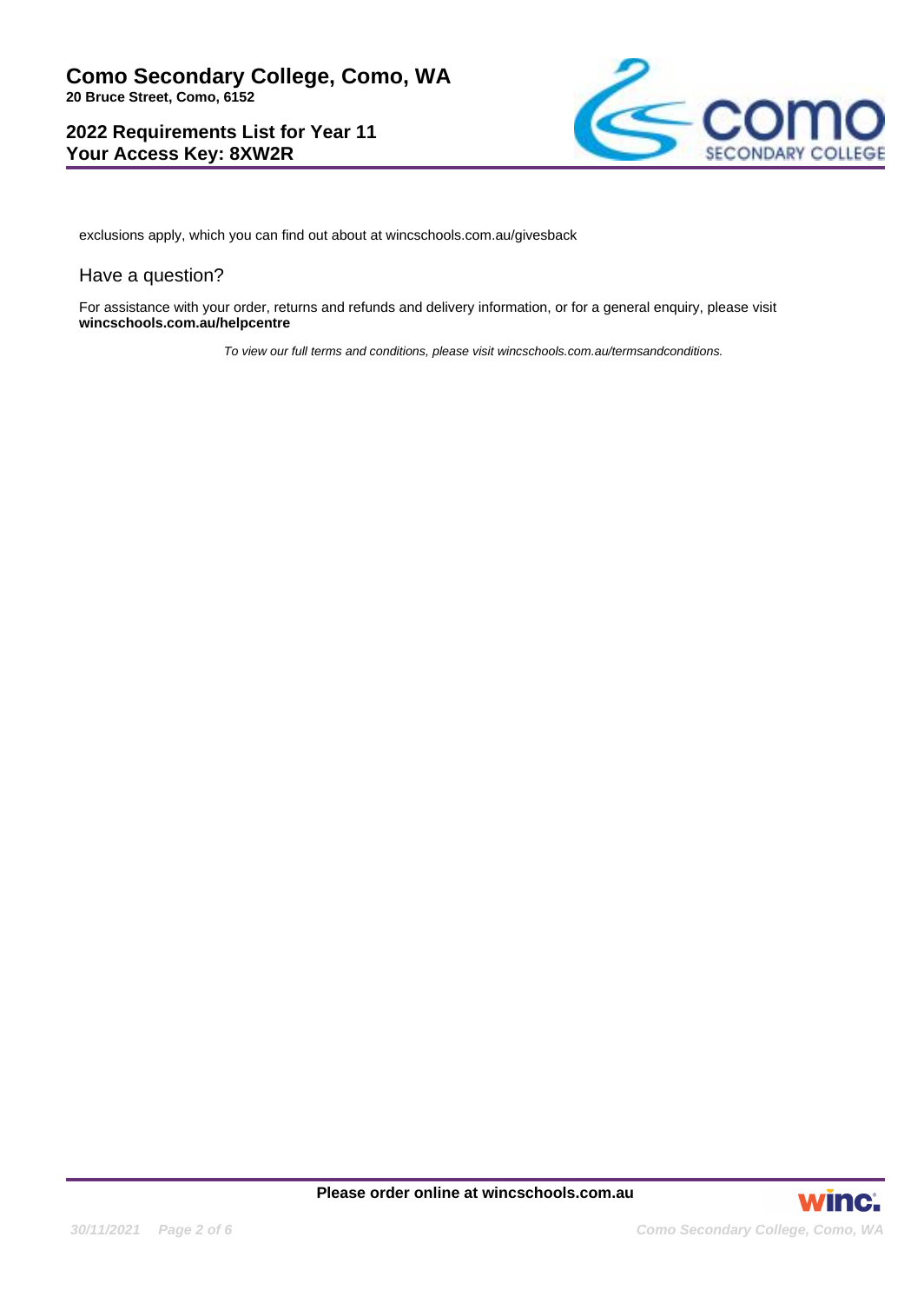**20 Bruce Street, Como, 6152**

# **2022 Requirements List for Year 11 Your Access Key: 8XW2R**



|                                                | <b>QTY ITEMS</b>                                                                                                                                                              | <b>UNIT PRICE</b> |                                       | <b>QTY ITEMS</b>                                                                                                                                 | <b>UNIT PRICE</b> |
|------------------------------------------------|-------------------------------------------------------------------------------------------------------------------------------------------------------------------------------|-------------------|---------------------------------------|--------------------------------------------------------------------------------------------------------------------------------------------------|-------------------|
|                                                | <b>Applied Information Technology General</b>                                                                                                                                 |                   |                                       | <b>Applied Information Technology ATAR</b>                                                                                                       |                   |
|                                                | $\boxed{\phantom{0}}$ 1 18624478 Verbatim Store 'n' Go<br>Pinstripe USB 16 GB 2.0 Flash<br>Drive Black                                                                        | \$8.02            |                                       | $\boxed{\phantom{0}}$ 1 18624478 Verbatim Store 'n' Go<br>Pinstripe USB 16 GB 2.0 Flash<br>Drive Black                                           | \$8.02            |
| <b>Biology ATAR</b>                            |                                                                                                                                                                               |                   |                                       | <b>Business Management &amp; Enterprise ATAR</b>                                                                                                 |                   |
|                                                | $\Box$ 1 25165877 Biology WA Atar Units<br>1 and 2 Student Book Mya<br>Skirving / Helen Lydon 1st<br><b>Edition Combo</b>                                                     | \$89.95           |                                       | $\Box$ 1 25104085 Cengage Business<br>Management and Enterprise 11<br>ATAR and Year 12 General.<br>Authors E Criddle and J Hinton                | \$64.96           |
| <b>Career and Enterprise General</b>           |                                                                                                                                                                               |                   | <b>Chemistry ATAR Units 1 &amp; 2</b> |                                                                                                                                                  |                   |
| No items required.                             |                                                                                                                                                                               |                   |                                       | $\Box$ 1 25107839 Pearson Chemistry WA<br>Year 11 Student Book/eBook                                                                             | \$89.95           |
| <b>Earth and Environmental Science General</b> | $\Box$ 1 25115539 Exploring Earth And                                                                                                                                         | \$60.01           |                                       | $\boxed{\phantom{0}}$ 1 25104007 Essential Chemistry<br>Atar Units $1 + 2$ . Author Nick<br>Lucarelli                                            | \$79.95           |
|                                                | Environmental Science Year 11.<br>2nd Edition Authors Tompkins<br>and Watkins                                                                                                 |                   | <b>Dance General</b>                  |                                                                                                                                                  |                   |
| <b>Health Studies - General</b>                |                                                                                                                                                                               |                   | No resources required.                |                                                                                                                                                  |                   |
|                                                |                                                                                                                                                                               |                   | <b>Design Photography</b>             |                                                                                                                                                  |                   |
|                                                | $\Box$ 1 03986400 Olympic Exercise Book<br>225 x 175mm 240 Pages 8mm<br>E2824<br>$\boxed{\phantom{0}}$ 1 25099254 Colby Polywally<br>Polypropylene Document Wallet<br>A4 Blue | \$3.09<br>\$2.97  |                                       |                                                                                                                                                  |                   |
|                                                |                                                                                                                                                                               |                   |                                       | $\boxed{\phantom{1}}$ 1 18624478 Verbatim Store 'n' Go<br>Pinstripe USB 16 GB 2.0 Flash<br>Drive Black                                           | \$8.02            |
|                                                |                                                                                                                                                                               |                   | $\Box$ 1                              | 25090944 Winc/Teter Mek A3<br>Visual Art Diary Spiral 110gsm                                                                                     | \$5.93            |
| <b>Modern History ATAR</b>                     |                                                                                                                                                                               |                   |                                       | <b>Black Cover 120 Pages</b>                                                                                                                     |                   |
|                                                |                                                                                                                                                                               |                   | <b>English ATAR</b>                   |                                                                                                                                                  |                   |
|                                                | $\Box$ 1 25109564 Cengage Nelson<br>Modern History Germany<br>1918-1945. Author James Mason                                                                                   | \$51.95           |                                       | $\Box$ 1 36241002 Marbig Enviro Deluxe<br>Binder A4 2 D Ring 25mm Black                                                                          | \$6.99            |
|                                                | $\Box$ 1 25111431 Investigating Japan<br>Miocevich                                                                                                                            | \$38.95           |                                       | 2 25100888 Victory A4 Reinforced<br>Loose Leaf Refill 7mm Ruled<br>Pack Of 50                                                                    | \$2.51            |
| <b>Psychology ATAR</b>                         |                                                                                                                                                                               |                   |                                       | 1 25067182 Faber Castell Textliner                                                                                                               | \$6.61            |
|                                                | $\Box$ 1 25107257 Psychology WA ATAR<br>$1&2$ Student Book + 4 access<br>codes Alison Garton                                                                                  | \$49.95           |                                       | Ice Highlighter Assorted Wallet 4<br>$\boxed{\phantom{0}}$ 1 25093468 Winc Binder Book A4<br>8mm Ruled 7 Hole Punch Red<br>Margin 56gsm 64 Pages | \$0.95            |
|                                                | $\Box$ 1 25113249 WA ATAR Psychology<br>Self And Others Unit 1 and 2<br>Workbook Authors Janet Fletcher<br>Et Al                                                              | \$32.95           | $\Box$ 1                              | 25090475 Winc Sheet Protector<br>A4 Punched Pack 10                                                                                              | \$1.83            |

winc.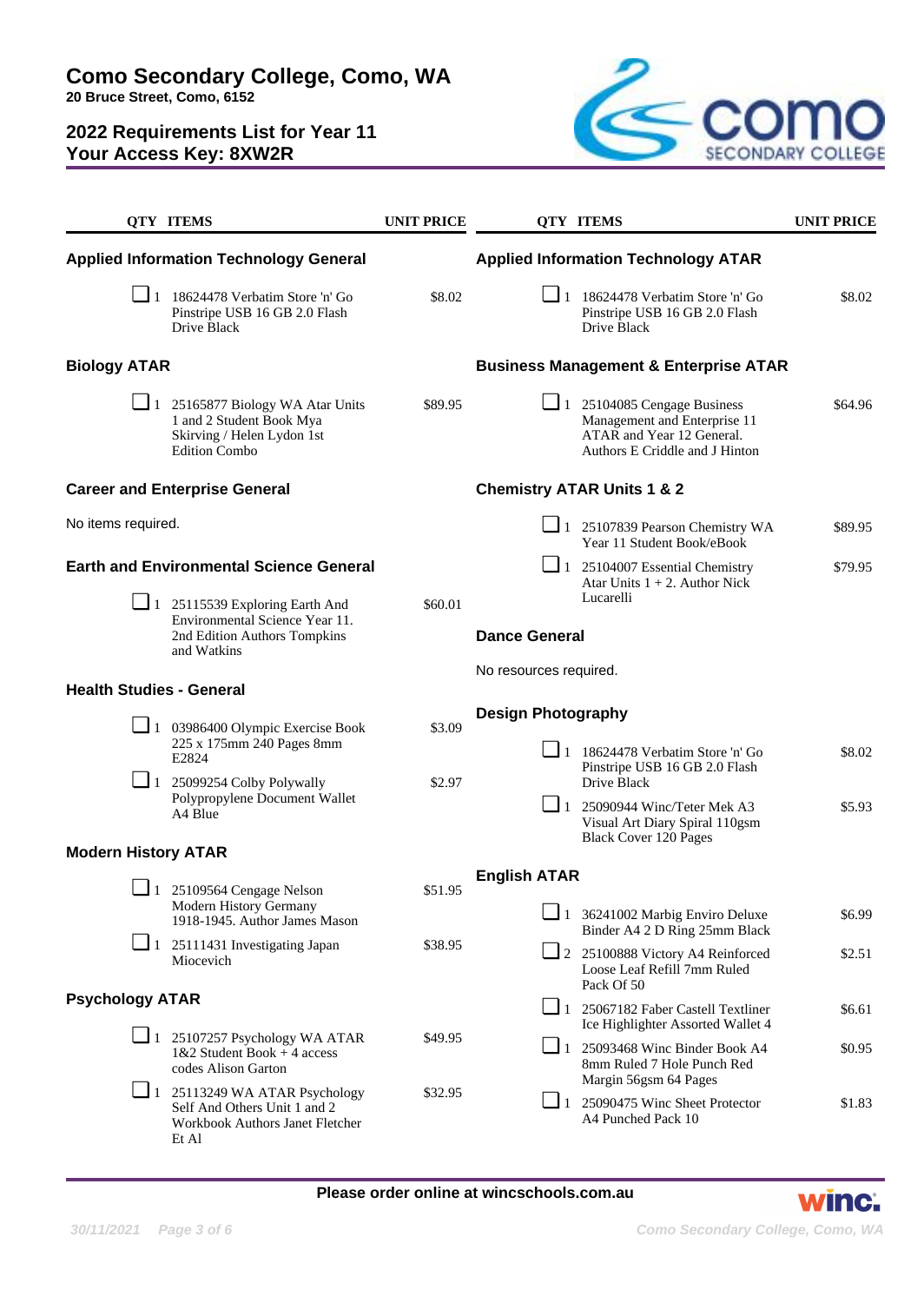**Como Secondary College, Como, WA**

**20 Bruce Street, Como, 6152**

## **2022 Requirements List for Year 11 Your Access Key: 8XW2R**



|                              | <b>QTY ITEMS</b>                                                                                                              | <b>UNIT PRICE</b> |                                                       | <b>QTY ITEMS</b>                                                                                                                             | <b>UNIT PRICE</b> |
|------------------------------|-------------------------------------------------------------------------------------------------------------------------------|-------------------|-------------------------------------------------------|----------------------------------------------------------------------------------------------------------------------------------------------|-------------------|
| <b>English ATAR</b>          |                                                                                                                               |                   | <b>Literature ATAR</b>                                |                                                                                                                                              |                   |
|                              | $\Box$ 1 25094259 The Longest Memory<br>(Daguiar)                                                                             | \$19.99           |                                                       | $\Box$ 1 36241002 Marbig Enviro Deluxe<br>Binder A4 2 D Ring 25mm Black                                                                      | \$6.99            |
| $\Box$ 1                     | 25094479 No Sugar. Author Jack<br>Davis                                                                                       | \$23.99           |                                                       | 1 25100888 Victory A4 Reinforced<br>Loose Leaf Refill 7mm Ruled<br>Pack Of 50                                                                | \$2.51            |
| <b>English General</b>       |                                                                                                                               |                   |                                                       | $\Box$ 1 25067182 Faber Castell Textliner<br>Ice Highlighter Assorted Wallet 4                                                               | \$6.61            |
|                              | $\Box$ 1 36241002 Marbig Enviro Deluxe<br>Binder A4 2 D Ring 25mm Black                                                       | \$6.99            | $\Box$ 1                                              | 25093468 Winc Binder Book A4<br>8mm Ruled 7 Hole Punch Red                                                                                   | \$0.95            |
| $\Box$ 1                     | 87127977 Protext NB5033 A4<br>Exercise Book Stapled 8mm<br>Ruled Red Margin 128 Pages<br>Polypropylene Owl                    | \$3.07            |                                                       | Margin 56gsm 64 Pages<br>1 25090475 Winc Sheet Protector<br>A4 Punched Pack 10                                                               | \$1.83            |
|                              | $\Box$ 2 86689155 Refill Loose Leaf<br>Reinforced A4 100 Leaf                                                                 | \$3.07            |                                                       | $\boxed{\phantom{0}}$ 1 25114113 Allen and Unwin<br>Jasper Jones Craig Silvey                                                                | \$23.99           |
|                              | 1 25067182 Faber Castell Textliner<br>Ice Highlighter Assorted Wallet 4                                                       | \$6.61            | $\Box$ 1                                              | $\boxed{\phantom{1}}$ 1 25116946 Macbeth Shakespeare<br>25111104 Collins Classics                                                            | \$21.95<br>\$6.00 |
| $\Box$ 1                     | 25090475 Winc Sheet Protector<br>A4 Punched Pack 10                                                                           | \$1.83            |                                                       | Frankenstein Author Mary<br>Shelley                                                                                                          |                   |
|                              | Food Science & Technology General Units 1 & 2                                                                                 |                   |                                                       | $\Box$ 1 25101567 A Dolls House<br>Methuen Student Editions. Author<br>Henrik Ibsen                                                          | \$19.99           |
|                              | Students must provide their own container.                                                                                    |                   |                                                       | <b>Mathematics Applications ATAR Units 1 &amp; 2</b>                                                                                         |                   |
|                              | Human Biology ATAR Units 1 & 2                                                                                                |                   |                                                       | 1 18915270 Casio fx-CP400<br>ClassPad CAS Graphic Calculator                                                                                 | \$247.50          |
|                              | $\Box$ 1 25165883 Human Perspectives<br>Atar Units 1 and 2 Student Book<br>Terry Newton and Ashley Joyce<br>8th Edition Combo | \$82.95           |                                                       | OR RETAIN ClassPad 330.<br>$\boxed{\phantom{1}}$ 1 25110664 Cengage Mathematics<br>Applications Unit 1 Revised<br><b>Edition Alan Sadler</b> | \$39.95           |
| $\Box$ 1                     | 25166158 Digital Human<br>Perspectives Atar Units 1 and 2<br>Terry Newton and Ashley Joyce<br>8th Edition                     | \$49.95           |                                                       | $\Box$ 1 25110666 Cengage Mathematics<br>Applications Unit 2 Revised<br><b>Edition Alan Sadler</b>                                           | \$39.95           |
|                              | Digital content delivered to<br>student school email.                                                                         |                   | <b>Mathematics Essentials General Units 1 &amp; 2</b> |                                                                                                                                              |                   |
|                              | Purchase above Access Code<br>for Home Use ONLY, if you<br>have a device.                                                     |                   |                                                       | $\Box$ 1 25163950 Casio Fx-82au Plus II<br>2nd Edition Scientific Calculator<br>OR RETAIN Casio Calculator                                   | \$34.93           |
|                              | $\Box$ 1 25165927 Human Biology Year<br>11 Atar Course Study Guide Peter<br>Walster Revised Edn.                              | \$54.00           |                                                       | FX-82AU from previous year.<br>$\boxed{\phantom{0}}$ 1 25134587 Nelson Senior Maths                                                          | \$77.95           |
| <b>Human Biology General</b> |                                                                                                                               |                   |                                                       | 11 Mathematics Essential Student<br>Book Revised Ed with 1 Access<br>Code                                                                    |                   |

No textbook required.

**Please order online at wincschools.com.au**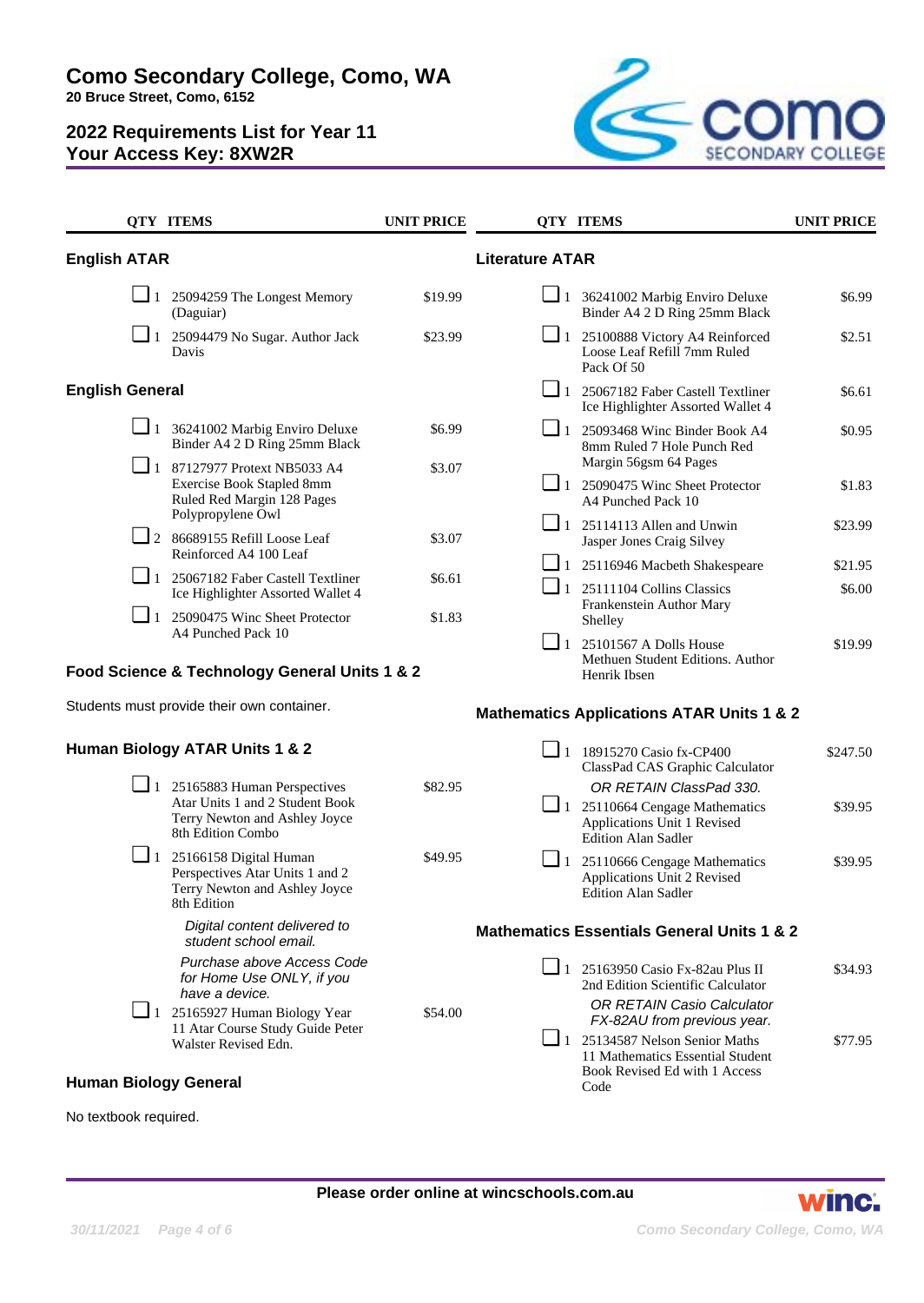# **Como Secondary College, Como, WA**

**20 Bruce Street, Como, 6152**

# **2022 Requirements List for Year 11 Your Access Key: 8XW2R**



|                                                               | <b>QTY ITEMS</b>                                                                                                   | <b>UNIT PRICE</b> | <b>QTY ITEMS</b>                                                                                                                                                                                      | <b>UNIT PRICE</b> |
|---------------------------------------------------------------|--------------------------------------------------------------------------------------------------------------------|-------------------|-------------------------------------------------------------------------------------------------------------------------------------------------------------------------------------------------------|-------------------|
|                                                               | <b>Mathematics Methods ATAR Units 1 &amp; 2</b>                                                                    |                   | <b>Physics ATAR Units 1 &amp; 2</b>                                                                                                                                                                   |                   |
|                                                               | $\Box$ 1 18915270 Casio fx-CP400<br>ClassPad CAS Graphic Calculator<br>OR RETAIN ClassPad 330.                     | \$247.50          | $\Box$ 1 25107835 Pearson Physics WA<br>Year 11 Student Book/eBook 1st<br>Edition                                                                                                                     | \$89.95           |
|                                                               | $\boxed{\phantom{1}}$ 1 25109883 Cengage Mathematics<br>Methods Unit 1 Revised Ed Alan<br>Sadler                   | \$39.95           | $\Box$ 1 25165919 Physics Year 11 Atar<br>Course Study Guide Mike<br>Lucarelli Et Al Revised Edn.                                                                                                     | \$54.00           |
| $\Box$ 1                                                      | 25109882 Cengage Mathematics<br>Methods Unit 2 Revised Ed Alan<br>Sadler                                           | \$39.95           | <b>Visual Arts General Units 1 &amp; 2</b>                                                                                                                                                            |                   |
|                                                               | <b>Mathematics Specialist ATAR Units 1 &amp; 2</b>                                                                 |                   | $\Box$ 1 86512801 Bantex Binder 3D Ring<br>38mm A3 Upright Blue                                                                                                                                       | \$18.63           |
|                                                               | 1 18915270 Casio fx-CP400<br>ClassPad CAS Graphic Calculator                                                       | \$247.50          | $\Box$ 2 87261386 Marbig A3 Flic File<br><b>Presentation Folder 10 Pockets</b>                                                                                                                        | \$9.63            |
|                                                               | OR RETAIN ClassPad 330.                                                                                            |                   | General                                                                                                                                                                                               |                   |
|                                                               | $\boxed{\phantom{1}}$ 1 25108907 Cengage Mathematics<br>Specialist Units 1 and 2 Revised<br>Ed. Author Alan Sadler | \$72.95           | Study Hacks Your Survival Guide for High School is compulsory<br>for Year 11. This book will be used daily.                                                                                           |                   |
|                                                               | <b>Music - Cert III Music Industry</b>                                                                             |                   | $\Box$ 1 19016197 Verbatim Urban<br>Headgear Earbuds                                                                                                                                                  | \$5.90            |
| No text required.                                             |                                                                                                                    |                   | $\boxed{\phantom{0}}$ 1 25156508 Study Hacks Your                                                                                                                                                     | \$21.95           |
|                                                               | 1 28131300 Faber-Castell Eraser<br>With Sleeve PVC-Free Large                                                      | \$0.89            | Survival Guide For High School<br>Dr Genovese 1st Edition                                                                                                                                             |                   |
| $\Box$ 1                                                      | 18624478 Verbatim Store 'n' Go<br>Pinstripe USB 16 GB 2.0 Flash<br>Drive Black                                     | \$8.02            | <b>Optional Stationery</b><br>THE FOLLOWING LIST OF ITEMS ARE OPTIONAL<br>PURCHASES ONLY. Students may already have some of these<br>items. They do not need to repurchase. A diary will be issued to |                   |
| $\Box$ 1                                                      | 25100255 Faber-castell Goldfaber<br>Graphite 2b Pencil                                                             | \$1.00            |                                                                                                                                                                                                       |                   |
| $\Box$ 1                                                      | 25097555 Winc Exercise Book<br>A4 Music 8mm and 12mm Staves                                                        | \$0.67            | students at the start of the year. ** DO NOT PURCHASE<br>SUBJECT NOTE BOOKS - THESE WILL NOT BE USED AT<br>COMO SECONDARY COLLEGE **                                                                  |                   |
| 56gsm 48 Pages<br><b>Physical Education Studies - General</b> |                                                                                                                    |                   | $\boxed{\phantom{0}}$ 1 18624478 Verbatim Store 'n' Go<br>Pinstripe USB 16 GB 2.0 Flash<br>Drive Black                                                                                                | \$8.02            |
| No textbook required.                                         |                                                                                                                    |                   | $\Box$ 1 28131300 Faber-Castell Eraser                                                                                                                                                                | \$0.89            |
|                                                               | $\Box$ 1 03986400 Olympic Exercise Book<br>225 x 175mm 240 Pages 8mm<br>E <sub>2824</sub>                          | \$3.09            | With Sleeve PVC-Free Large<br>$\Box$ 1 25095908 Uni-ball Signo<br>Um-151s Black Gel Grip Pen                                                                                                          | \$4.03            |
|                                                               | $\Box$ 1 25099254 Colby Polywally<br>Polypropylene Document Wallet<br>A4 Blue                                      | \$2.97            | 07mm Tip<br>$\Box$ 1 25095911 Uni-ball Signo<br>Um-151s Red Gel Grip Pen<br>07mm Tip                                                                                                                  | \$4.03            |
|                                                               |                                                                                                                    |                   | $\boxed{\phantom{0}}$ 1 25128638 Protext Self Adhesive<br>Book Covering Clear 50 Micron<br>450mm X 15m Roll                                                                                           | \$12.06           |